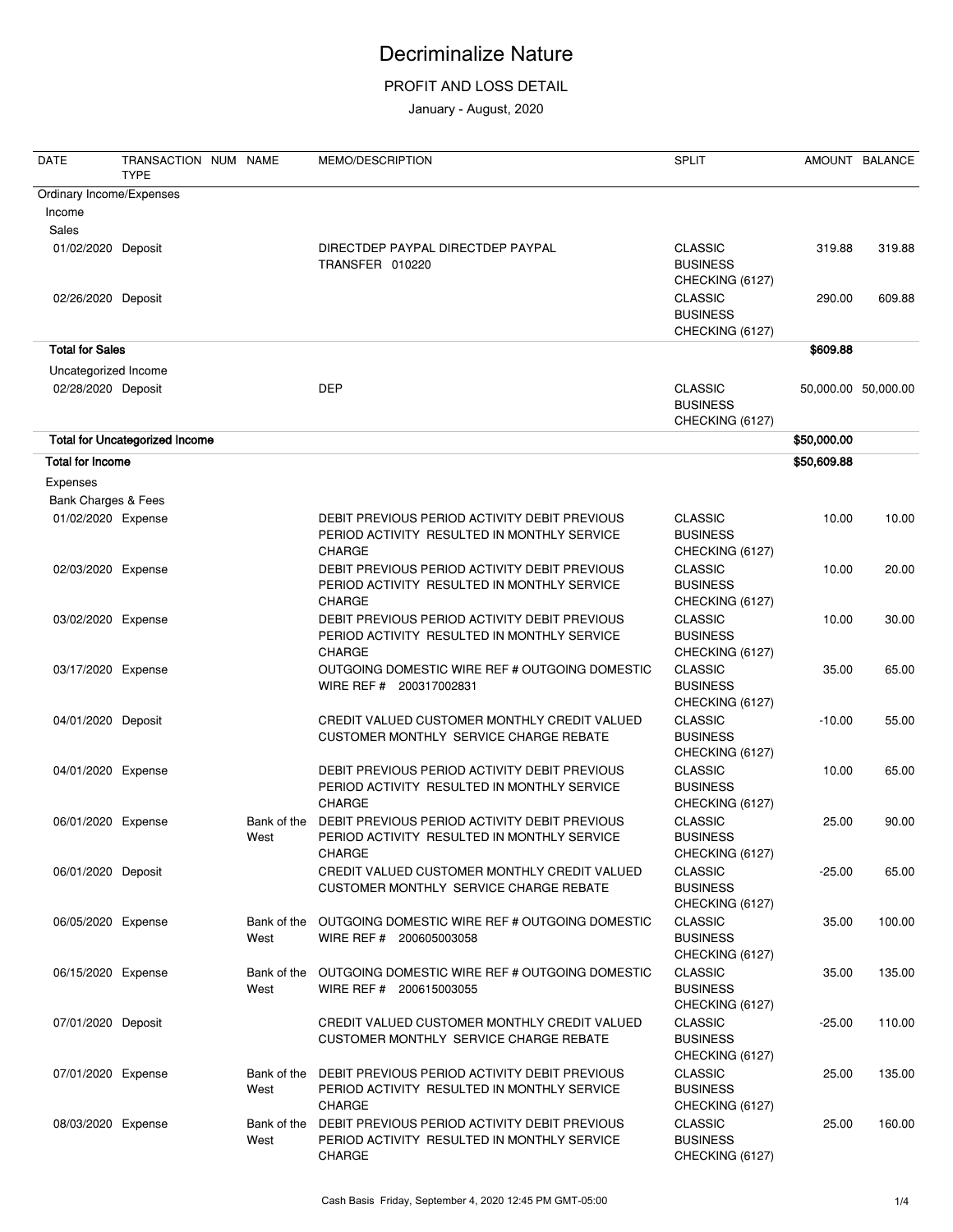### PROFIT AND LOSS DETAIL

January - August, 2020

| <b>DATE</b>                  | TRANSACTION NUM NAME<br><b>TYPE</b>                          |          |                          | MEMO/DESCRIPTION                                                                                                           | <b>SPLIT</b>                                         |            | AMOUNT BALANCE |
|------------------------------|--------------------------------------------------------------|----------|--------------------------|----------------------------------------------------------------------------------------------------------------------------|------------------------------------------------------|------------|----------------|
| 08/03/2020                   | Deposit                                                      |          |                          | CREDIT VALUED CUSTOMER MONTHLY CREDIT VALUED<br>CUSTOMER MONTHLY SERVICE CHARGE REBATE                                     | <b>CLASSIC</b><br><b>BUSINESS</b><br>CHECKING (6127) | $-25.00$   | 135.00         |
|                              | <b>Total for Bank Charges &amp; Fees</b>                     |          |                          |                                                                                                                            |                                                      | \$135.00   |                |
| Bookkeeping                  |                                                              |          |                          |                                                                                                                            |                                                      |            |                |
| 04/07/2020 Check             |                                                              | 9944 Zoe | Genzler                  | 2/1 - 3/31 Invoice Payment                                                                                                 | <b>CLASSIC</b><br><b>BUSINESS</b><br>CHECKING (6127) | 1.106.00   | 1,106.00       |
| 06/02/2020 Check             |                                                              | 9947 Zoe | Genzler                  | <b>CHECK 9947</b>                                                                                                          | <b>CLASSIC</b><br><b>BUSINESS</b><br>CHECKING (6127) | 440.00     | 1,546.00       |
| 07/31/2020 Check             |                                                              | 9927 Zoe | Genzler                  | CHECK 9927 - Invoice 7/20/20                                                                                               | <b>CLASSIC</b><br><b>BUSINESS</b><br>CHECKING (6127) | 860.00     | 2,406.00       |
| 08/18/2020 Check             |                                                              |          |                          | 9930 Metadesign CHECK 9930                                                                                                 | <b>CLASSIC</b><br><b>BUSINESS</b><br>CHECKING (6127) | 179.00     | 2,585.00       |
| <b>Total for Bookkeeping</b> |                                                              |          |                          |                                                                                                                            |                                                      | \$2,585.00 |                |
| Local Support Efforts        |                                                              |          |                          |                                                                                                                            |                                                      |            |                |
| 05/06/2020 Check             |                                                              |          |                          | 9923 Spearitwurx CHECK 9923 - Spearitwurx                                                                                  | <b>CLASSIC</b><br><b>BUSINESS</b><br>CHECKING (6127) | 2,500.00   | 2,500.00       |
| 06/05/2020 Expense           |                                                              |          | The<br>Huichol<br>Center | DEBIT REFERENCE # 200605003058 DEBIT REFERENCE #<br>200605003058 WIRE DEBIT SENDING BANK REFERENCE #<br>12215              | <b>CLASSIC</b><br><b>BUSINESS</b><br>CHECKING (6127) | 2,000.00   | 4,500.00       |
| 08/11/2020 Check             |                                                              | 9929     | Mama<br>Ayana            | Detroit Registration fee and donation                                                                                      | <b>CLASSIC</b><br><b>BUSINESS</b><br>CHECKING (6127) | 2,000.00   | 6,500.00       |
|                              | <b>Total for Local Support Efforts</b>                       |          |                          |                                                                                                                            |                                                      | \$6,500.00 |                |
|                              | Marketing and Promotions in support of Nat. Mvmt - 501(c)(3) |          |                          |                                                                                                                            |                                                      |            |                |
| 04/21/2020 Check             |                                                              |          |                          | 9946 Metadesign CHECK 9946 for Invoice 1798                                                                                | <b>CLASSIC</b><br><b>BUSINESS</b><br>CHECKING (6127) | 1,074.00   | 1,074.00       |
| 07/20/2020 Check             |                                                              |          |                          | 9925 Metadesign #1835 July Hosting                                                                                         | <b>CLASSIC</b><br><b>BUSINESS</b><br>CHECKING (6127) | 179.00     | 1,253.00       |
|                              |                                                              |          |                          | Total for Marketing and Promotions in support of Nat. Mvmt - 501(c)(3)                                                     |                                                      | \$1,253.00 |                |
|                              | National Outreach Coordination/Communications                |          |                          |                                                                                                                            |                                                      |            |                |
| 03/02/2020 Check             |                                                              |          | 9937 Emiliano<br>Plazola | <b>CHECK 9937</b>                                                                                                          | <b>CLASSIC</b><br><b>BUSINESS</b><br>CHECKING (6127) | 454.93     | 454.93         |
| 04/03/2020 Check             |                                                              |          | 9943 Kimberley<br>Adams  | Payment of Remaining Invoice Balance                                                                                       | <b>CLASSIC</b><br><b>BUSINESS</b><br>CHECKING (6127) | 551.92     | 1,006.85       |
| 04/14/2020 Check             |                                                              |          |                          | 9941 Larry Norris Consulting Fee from 3/22/19 event                                                                        | <b>CLASSIC</b><br><b>BUSINESS</b><br>CHECKING (6127) | 472.12     | 1,478.97       |
| 04/17/2020 Check             |                                                              |          |                          | 9940 Katie Stone Consulting Fee from 3/22/2019                                                                             | <b>CLASSIC</b><br><b>BUSINESS</b><br>CHECKING (6127) | 1,116.00   | 2,594.97       |
| 06/15/2020 Expense           |                                                              |          |                          | Larry Norris DEBIT REFERENCE # 200615003055 DEBIT REFERENCE #<br>200615003055 WIRE DEBIT SENDING BANK REFERENCE #<br>12651 | <b>CLASSIC</b><br><b>BUSINESS</b><br>CHECKING (6127) | 1,500.00   | 4,094.97       |
| 07/20/2020 Check             |                                                              |          |                          | 9926 Larry Norris July Work Pay                                                                                            | <b>CLASSIC</b><br><b>BUSINESS</b><br>CHECKING (6127) | 1,500.00   | 5,594.97       |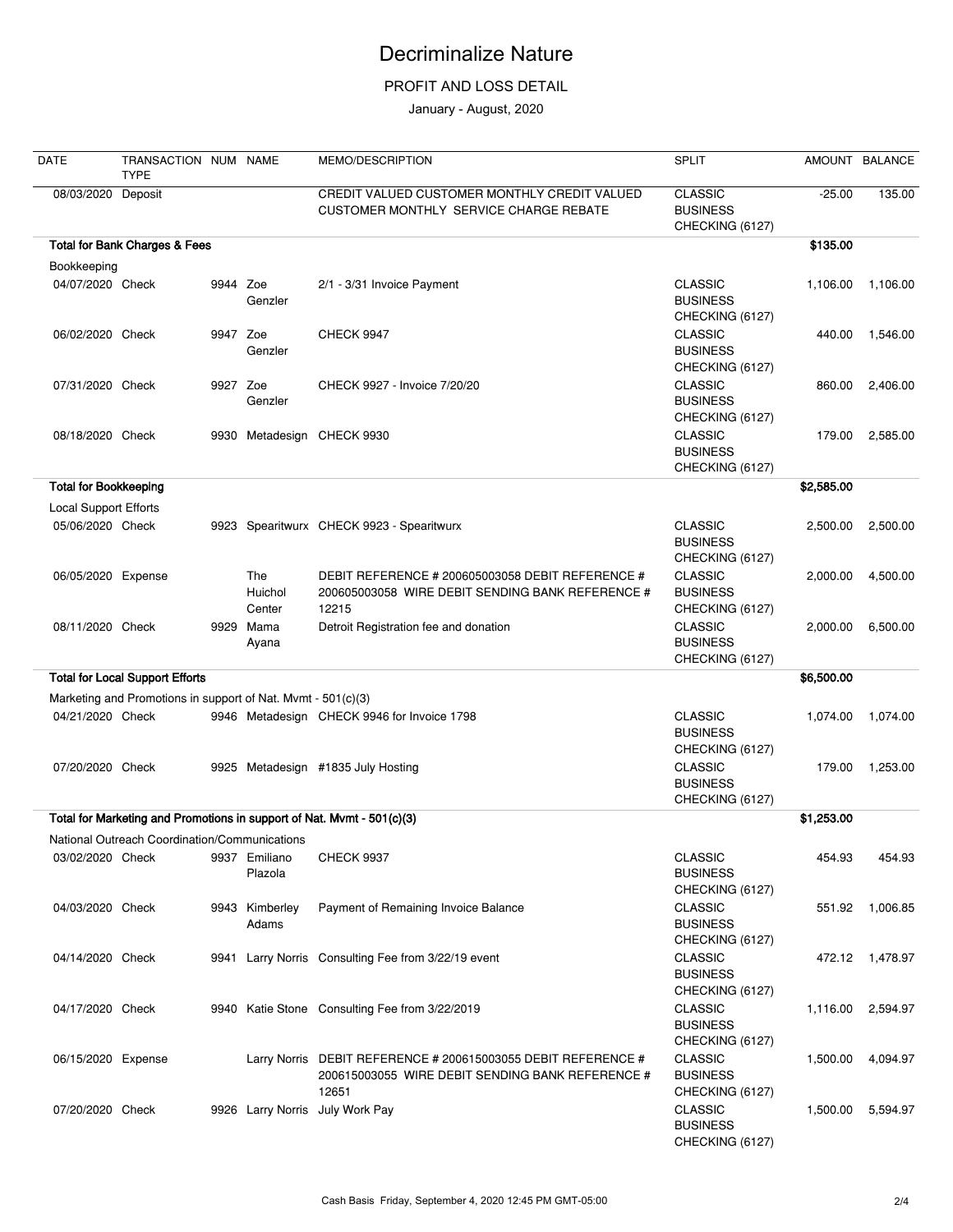#### PROFIT AND LOSS DETAIL

January - August, 2020

| <b>DATE</b> | <b>NAME</b><br><b>NUM</b><br><b>ION</b><br><b>RANSAC</b><br>∼ | <b>SCRIPTION</b><br><b>MEMO/DI</b><br>טכבו | <b>SPLI</b> | <b>AMC</b><br>.OUN' | <b>ANCE</b><br>BAL |
|-------------|---------------------------------------------------------------|--------------------------------------------|-------------|---------------------|--------------------|
|             | TVDE<br>--                                                    |                                            |             |                     |                    |

**Total for National Outreach Coordination/Communications \$5,594.97**